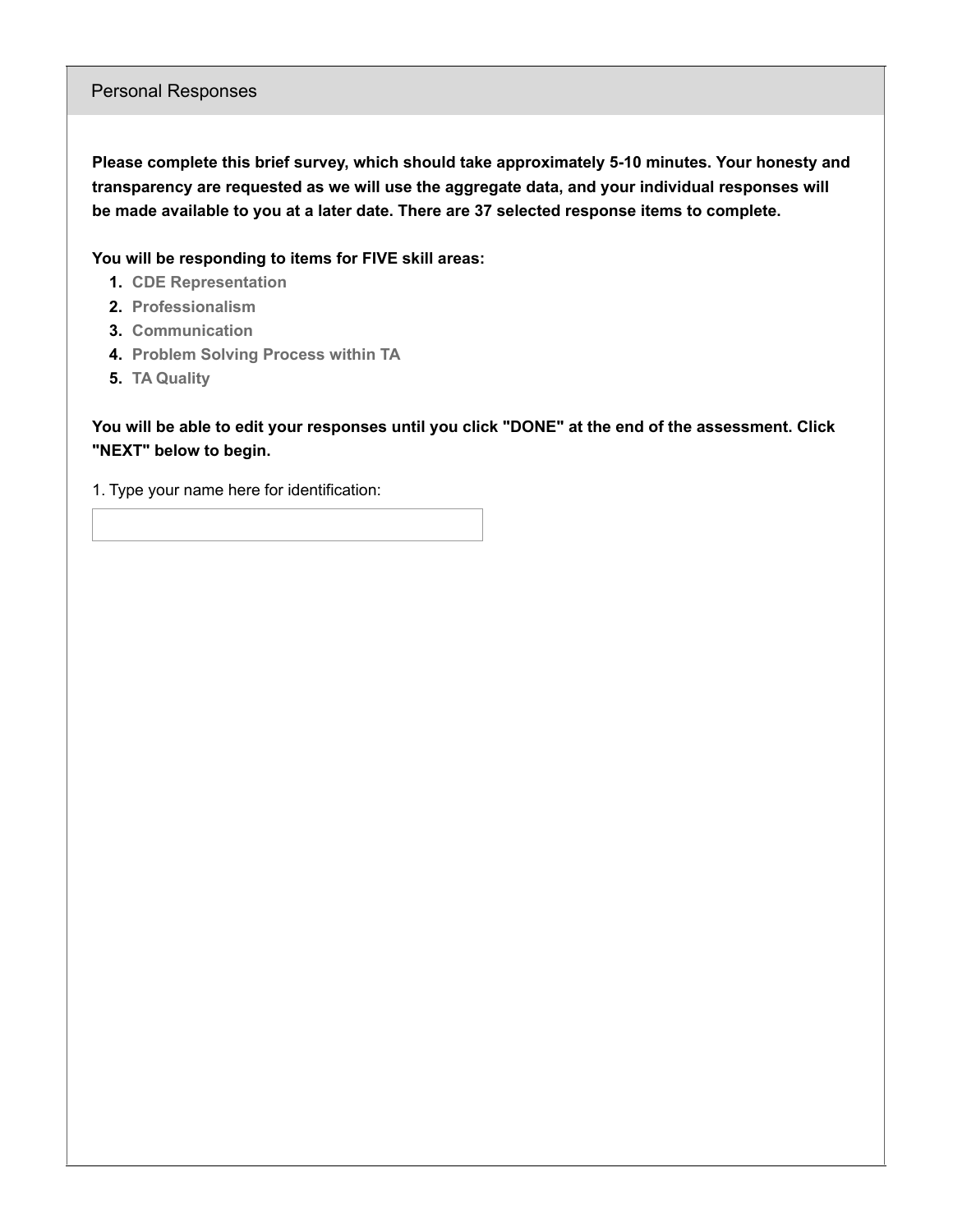| <b>CDE Representation</b>                                                                                                                          |
|----------------------------------------------------------------------------------------------------------------------------------------------------|
| Directions: For each item, select the confidence with which you consistently<br>exemplify effectiveness in the stated skill indicator.             |
| * 2. Understand expectations and honor the practices recommended by CDE policy and guidance.<br>Confident<br>Somewhat Confident (<br>Not Confident |
| * 3. Access other CDE personnel for (content-specific) support to aid in your TA delivery.<br>Confident (<br>Somewhat Confident (<br>Not Confident |
| * 4. Embed CDE strategic goals and Unit/Office priorities within Technical Assistance (TA).<br>Confident<br>Somewhat Confident (<br>Not Confident  |
| * 5. Encourage TA recipients to align P-3 efforts within their systems.<br>Confident<br>Somewhat Confident (<br>Not Confident                      |
|                                                                                                                                                    |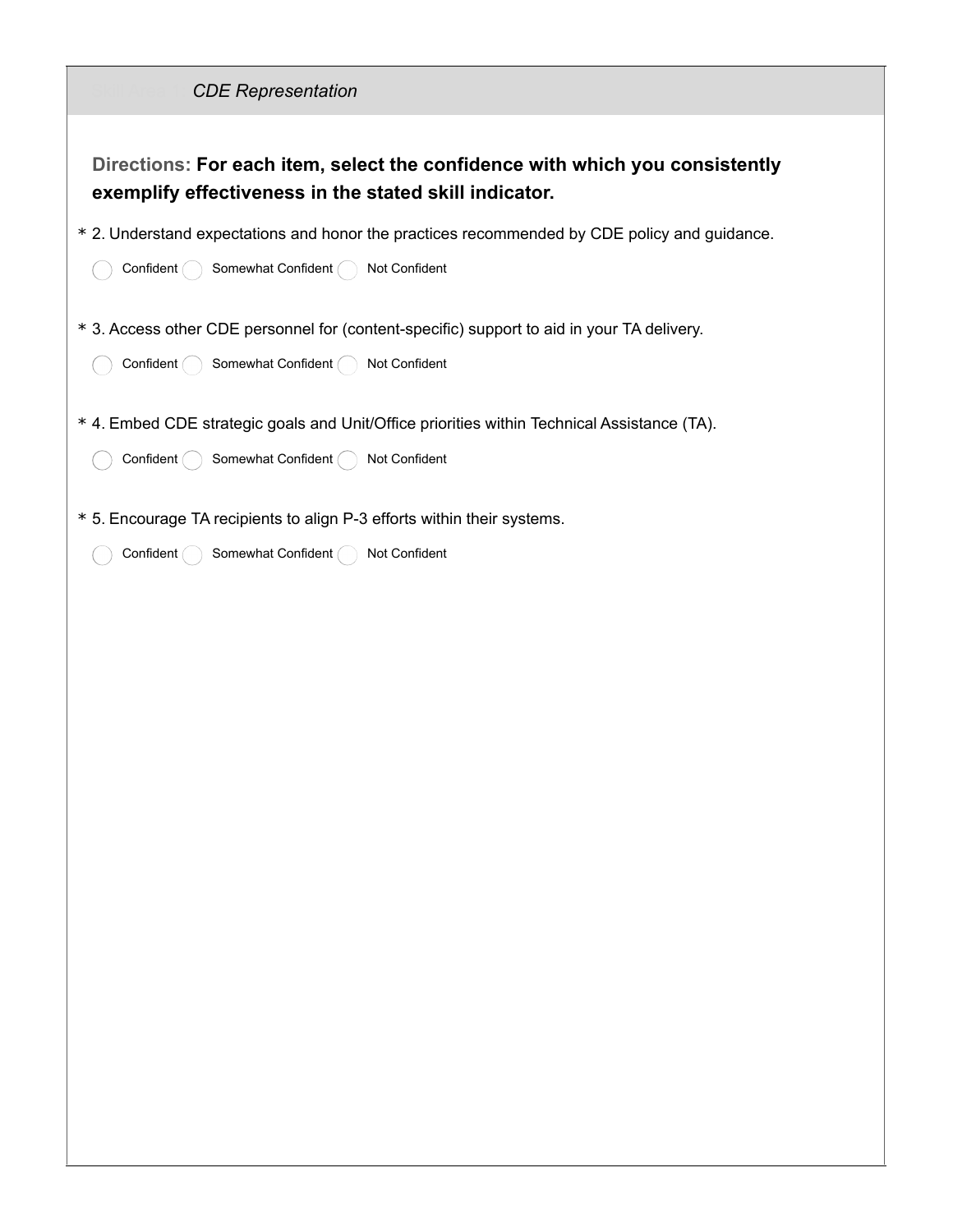| Professionalism                                                                                                                                                                   |
|-----------------------------------------------------------------------------------------------------------------------------------------------------------------------------------|
| Directions: For each item, select the confidence with which you consistently<br>exemplify effectiveness in the stated skill indicator.                                            |
| * 6. Establish and maintain clear agreements about roles, responsibilities, and expectations for TA<br>interactions (e.g., norms, giving/receiving feedback, and follow-through). |
| Somewhat Confident (<br>Not Confident<br>Confident (                                                                                                                              |
| * 7. Remain positive and open to varied personalities and points of view within all TA interactions.<br>Somewhat Confident<br>Not Confident<br>Confident                          |
| * 8. Ensure equity by recognizing, respecting, and responding to individual differences.<br>Somewhat Confident (<br>Not Confident<br>Confident (                                  |
| * 9. Continuously demonstrate integrity, honesty, and sincerity.<br>Somewhat Confident (<br>Confident (<br>Not Confident                                                          |
| * 10. Consistently on time, organized, and prepared in TA interactions.<br>Somewhat Confident (<br>Confident (<br>Not Confident                                                   |
| * 11. Manage timing/pacing to ensure goals and action steps are defined during each TA interaction.<br>Confident ( ) Somewhat Confident ( ) Not Confident                         |
| * 12. Provide ongoing support for newly-learned behaviors, skills, and knowledge.<br>Somewhat Confident<br>Confident<br>Not Confident                                             |
| * 13. Provide opportunities for demonstration, practice, and deepening of new learning and skills.<br>Not Confident<br>Confident<br>Somewhat Confident                            |
| * 14. Navigate difficult conversations and challenging exchanges to manage conflict and confrontation<br>skillfully.                                                              |
| Confident<br>Somewhat Confident<br>Not Confident                                                                                                                                  |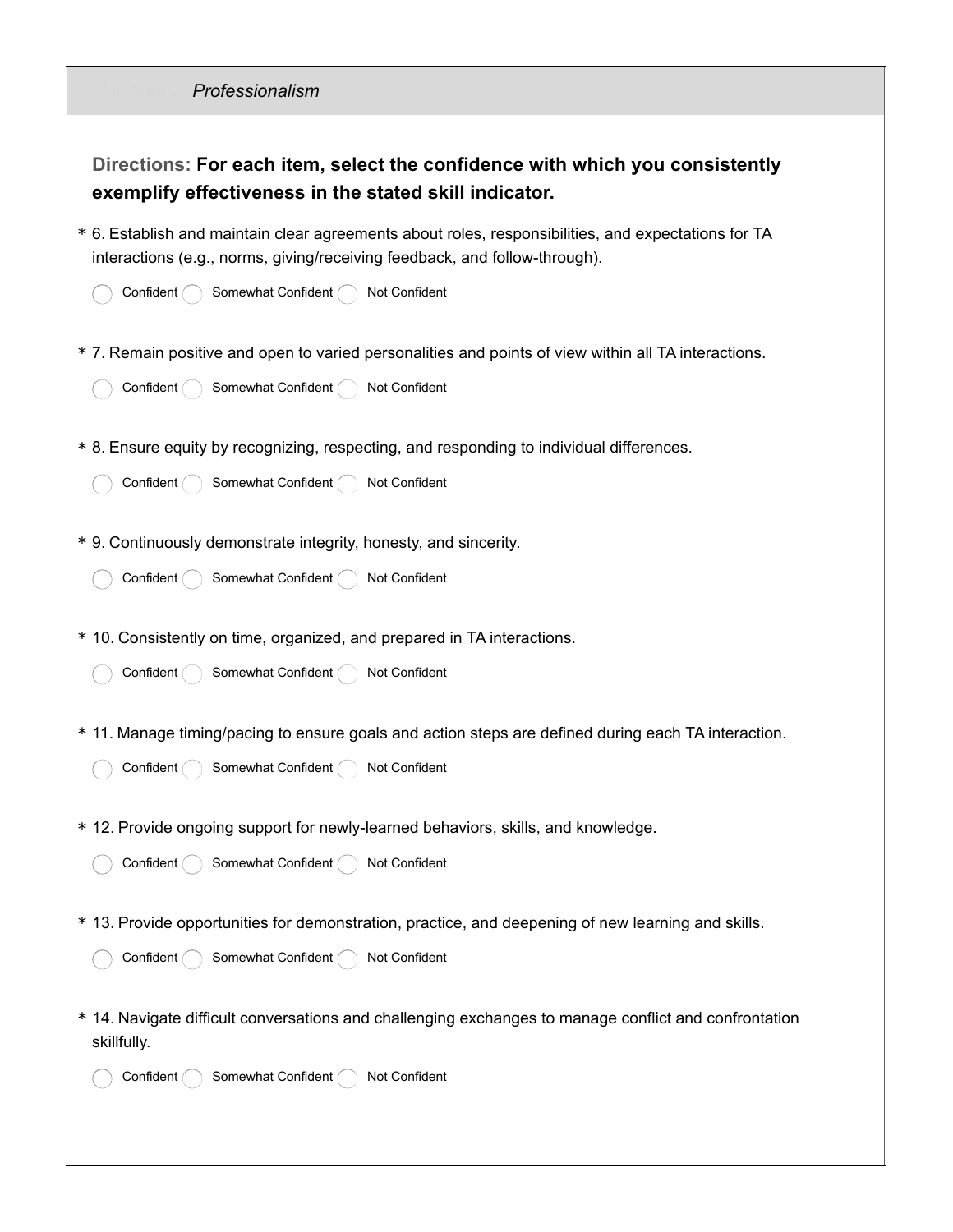| * 15. Maintain professional boundaries, ensuring a focus on TA outcomes. |  |
|--------------------------------------------------------------------------|--|
| Confident $\bigcirc$<br>Somewhat Confident $\bigcap$<br>Not Confident    |  |
|                                                                          |  |
|                                                                          |  |
|                                                                          |  |
|                                                                          |  |
|                                                                          |  |
|                                                                          |  |
|                                                                          |  |
|                                                                          |  |
|                                                                          |  |
|                                                                          |  |
|                                                                          |  |
|                                                                          |  |
|                                                                          |  |
|                                                                          |  |
|                                                                          |  |
|                                                                          |  |
|                                                                          |  |
|                                                                          |  |
|                                                                          |  |
|                                                                          |  |
|                                                                          |  |
|                                                                          |  |
|                                                                          |  |
|                                                                          |  |
|                                                                          |  |
|                                                                          |  |
|                                                                          |  |
|                                                                          |  |
|                                                                          |  |
|                                                                          |  |
|                                                                          |  |
|                                                                          |  |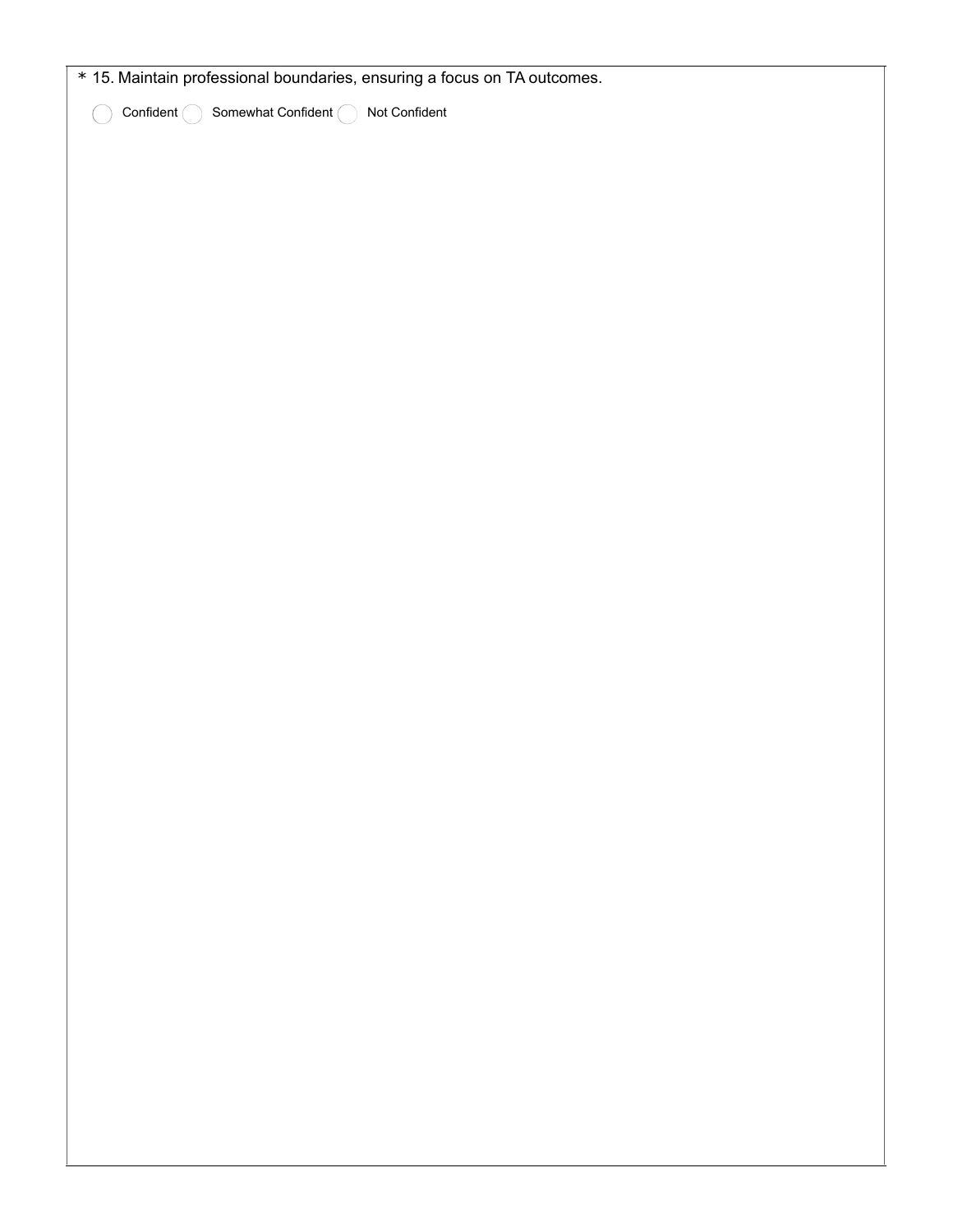| Communication                                                                                                                                                                                                                                                                             |
|-------------------------------------------------------------------------------------------------------------------------------------------------------------------------------------------------------------------------------------------------------------------------------------------|
| Directions: For each item, select the confidence with which you consistently<br>exemplify effectiveness in the stated skill indicator.                                                                                                                                                    |
| * 16. Using clear, articulate, and direct communication, effectively explain: the objectives, goals, and<br>parameters of TA. Examples: Time, logistics, expected outcomes and criteria/measures of success,<br>reporting requirements, resources available, confidentiality, roles, etc. |
| Not Confident<br>Confident<br>Somewhat Confident                                                                                                                                                                                                                                          |
| * 17. Communicate clearly in oral form.                                                                                                                                                                                                                                                   |
| Somewhat Confident (<br>Not Confident<br>Confident                                                                                                                                                                                                                                        |
| * 18. Communicate clearly in written form.                                                                                                                                                                                                                                                |
| Somewhat Confident (<br>Confident<br>Not Confident                                                                                                                                                                                                                                        |
| * 19. Use language that is equitable and inclusive (e.g., non-sexist, non-racist, jargon-limited).                                                                                                                                                                                        |
| Somewhat Confident (<br>Confident (<br>Not Confident                                                                                                                                                                                                                                      |
| * 20. Model communication behaviors: Be fully attentive, use reframing to give other perspectives, and<br>flexibly shift approaches as needed.                                                                                                                                            |
| Somewhat Confident<br>Not Confident<br>Confident                                                                                                                                                                                                                                          |
| * 21. Use metaphors/analogies to support effective communication.                                                                                                                                                                                                                         |
| Somewhat Confident (<br>Not Confident<br>Confident (                                                                                                                                                                                                                                      |
| * 22. Use concrete examples, charts, visuals, etc. (as needed) to support effective communication.                                                                                                                                                                                        |
| Somewhat Confident (<br>Confident (<br>Not Confident                                                                                                                                                                                                                                      |
| * 23. Utilize active listening and respond to expressive messages (e.g., acknowledge explicitly, paraphrase,<br>reflect, summarize, or restate).                                                                                                                                          |
| Somewhat Confident (<br>Not Confident<br>Confident                                                                                                                                                                                                                                        |
|                                                                                                                                                                                                                                                                                           |
|                                                                                                                                                                                                                                                                                           |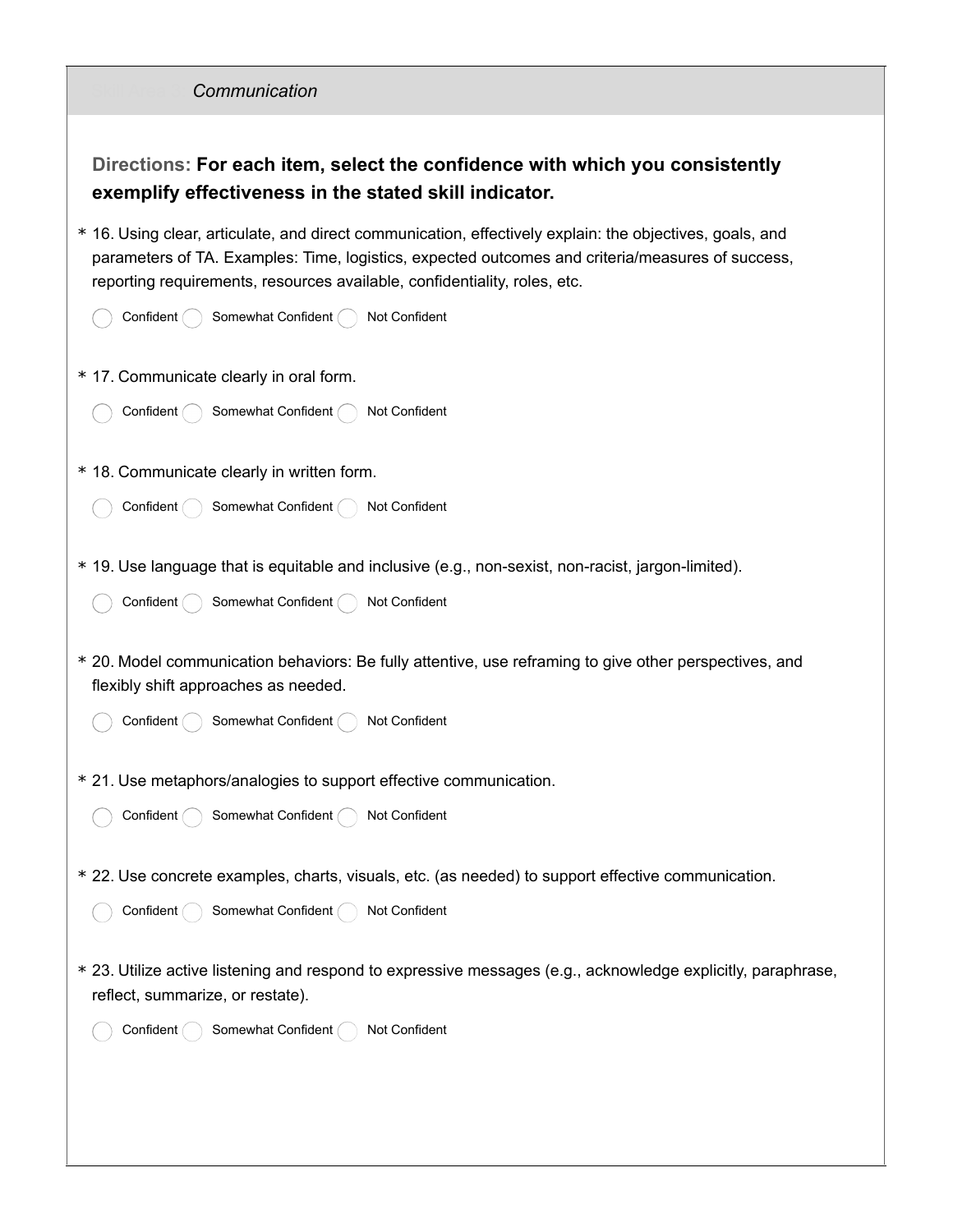| * 24. Analyze implied messages by attending to nonverbals (e.g., eye contact, body language, gestures, or<br>tone) to inform responses. |
|-----------------------------------------------------------------------------------------------------------------------------------------|
| Confident (<br>Somewhat Confident (<br>Not Confident                                                                                    |
| * 25. Ask questions that elicit perspectives, facilitate visioning, and generate options.                                               |
| Somewhat Confident (<br>Confident (<br>Not Confident                                                                                    |
| * 26. Use probing questions to clarify, elaborate, and/or extend meanings expressed by speakers.                                        |
| Somewhat Confident (<br>Not Confident<br>Confident $\bigcap$                                                                            |
|                                                                                                                                         |
|                                                                                                                                         |
|                                                                                                                                         |
|                                                                                                                                         |
|                                                                                                                                         |
|                                                                                                                                         |
|                                                                                                                                         |
|                                                                                                                                         |
|                                                                                                                                         |
|                                                                                                                                         |
|                                                                                                                                         |
|                                                                                                                                         |
|                                                                                                                                         |
|                                                                                                                                         |
|                                                                                                                                         |
|                                                                                                                                         |
|                                                                                                                                         |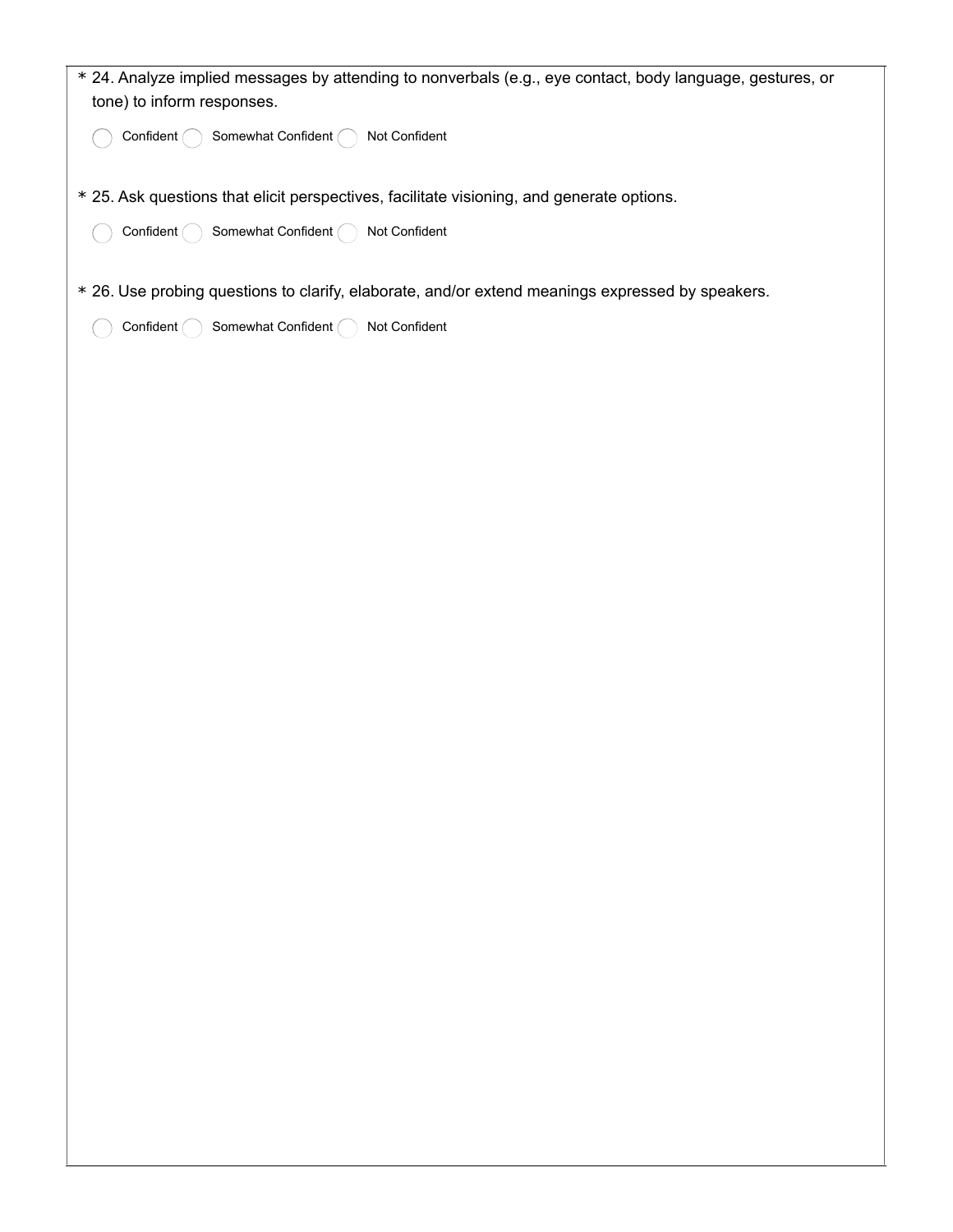| <b>Problem Solving within TA</b>                                                                                                                                                                                                                          |
|-----------------------------------------------------------------------------------------------------------------------------------------------------------------------------------------------------------------------------------------------------------|
| Directions: For each item, select the confidence with which you consistently<br>exemplify effectiveness in the stated skill indicator.                                                                                                                    |
| * 27. Assist in developing readiness for TA recipient(s) to engage in problem solving (e.g., establishing<br>teaming structures and foundations for decision-making).                                                                                     |
| Confident<br>Somewhat Confident<br>Not Confident                                                                                                                                                                                                          |
| * 28. Access information that clarifies major areas of strengths and major areas for growth.<br>Somewhat Confident (<br>Not Confident<br>Confident (                                                                                                      |
| * 29. Help others identify a prioritized area for improvement, analyze the targeted need, and brainstorm<br>strategies focused on that need.                                                                                                              |
| Confident<br>Somewhat Confident<br>Not Confident                                                                                                                                                                                                          |
| * 30. Create strengths-based implementation plans that include steps/protocols, (SMART) goals, timelines,<br>resources, personnel/roles/responsibilities, progress measures, and outcomes measures.<br>Somewhat Confident (<br>Not Confident<br>Confident |
| * 31. Establish clear mechanisms to connect regularly with the TA recipient(s) to monitor progress and refine<br>plans.<br>Somewhat Confident (<br>Not Confident<br>Confident (                                                                           |
| * 32. Evaluate fidelity and outcomes data to determine whether to revise, continue, or discontinue plans.<br>Somewhat Confident (<br>Not Confident<br>Confident (                                                                                         |
| * 33. When barriers are identified, engage TA recipient(s) in problem solving processes for strategic decision-<br>making.                                                                                                                                |
| Somewhat Confident (<br>Not Confident<br>Confident (                                                                                                                                                                                                      |
|                                                                                                                                                                                                                                                           |
|                                                                                                                                                                                                                                                           |
|                                                                                                                                                                                                                                                           |